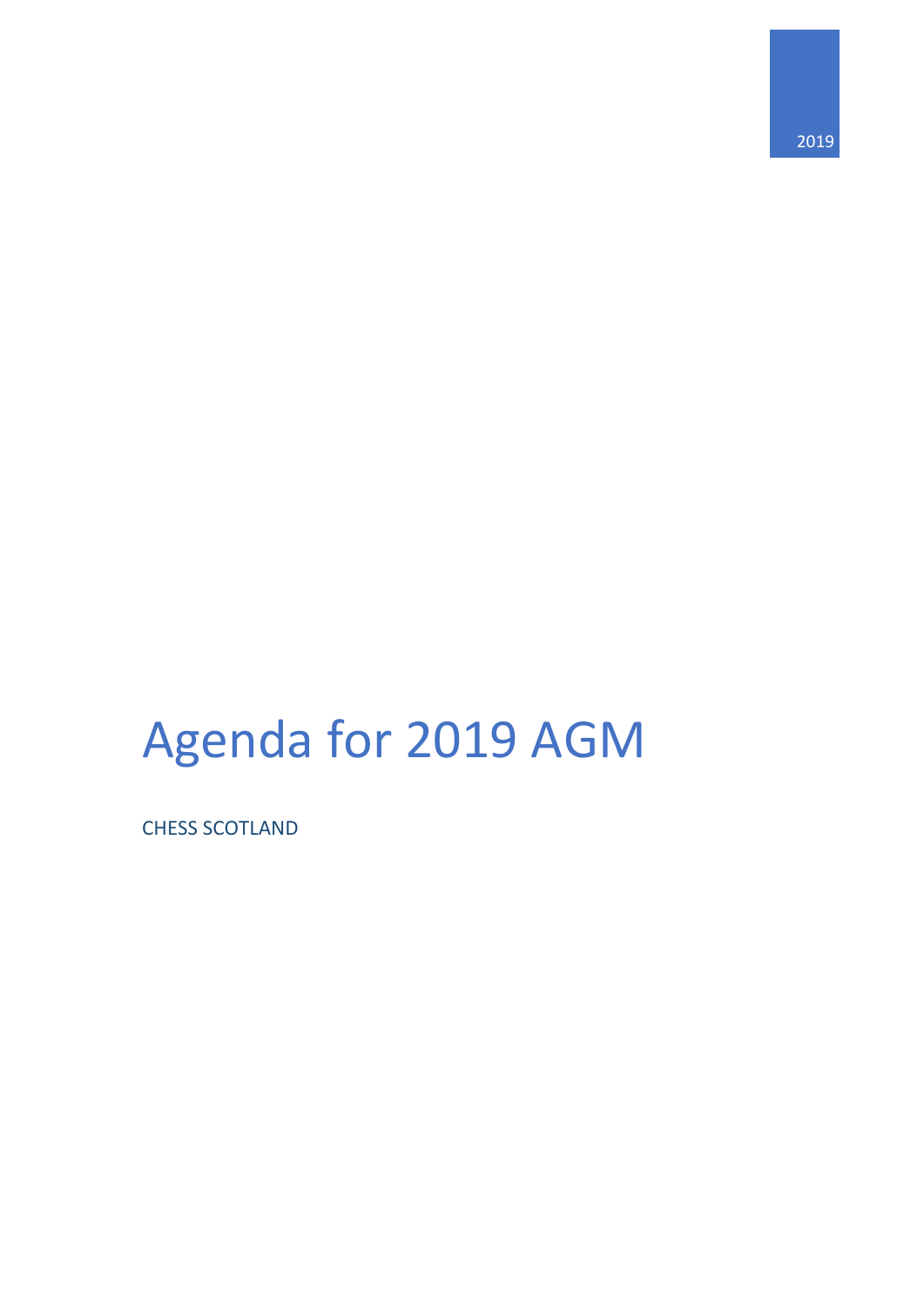

## **Chess Scotland Annual General Meeting**

#### **Agenda**

- 1. Apologies for absence
- 2. Minutes of last AGM and matters arising therefrom (The minutes will be taken as read and are available on the CS website)
- 3. Approval of Annual Report, including accounts for year ending 30 April 2019 (The report and accounts are available on the CS website)
- 4. Elections:

President – Jim Webster. (Proposed Andy Howie, Seconded Hamish Glen)

Admin Director – Ian Brownlee. (Proposed Jim Webster, Seconded Douglas Bryson)

Junior Home Director – Fiona Petrie. (Proposed Andy Howie, Seconded Karen Howie)

Junior International Director – Fiona Petrie. (Proposed Andy Howie, Seconded Karen Howie)

Arbiter and Rules Director – Alistair Maxwell (Proposed David Congalton, Seconded Hamish Glen)

No candidate nominations received for: -

- International Director
- Marketing Director
- Home Director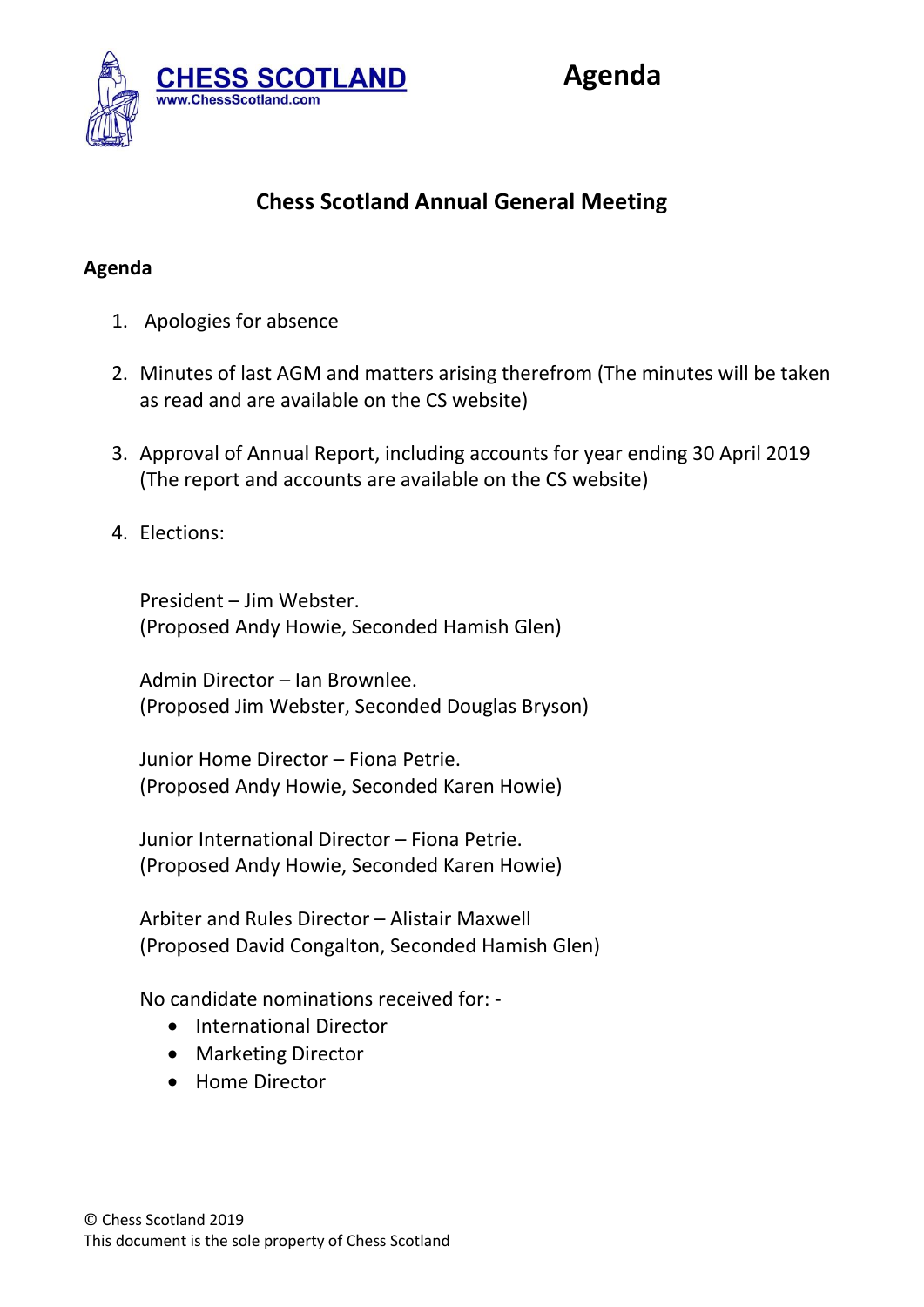

5. Matters raised by members

Chess Scotland awards, exceptionally in 2019, the title of Scottish Champion jointly to GMs Matthew Turner and Colin McNab.

Proposed by Matthew Turner, Seconded by Alan Tate and Jonathan Grant.

> Context: The main contenders in this year's Scottish Championship, including GMs Matthew Turner and Colin McNab, were unaware that event organisers considered Matthew Turner to be eligible for the title until after the final round. The lack of awareness led players to adopt strategies for the tournament they otherwise would not have followed and there was surprise on announcement of the winner. Colin McNab headed the Scottish field, excluding Matthew, on tie break.

Player perceptions were based on Matthew heading the 2016 event but being deemed ineligible for that year's title. Technical changes to criteria were subsequently made. Rather than focus on the rights and wrongs of the actual eligibility criteria and the organisers' application of them, the motion recognises the widespread lack of awareness of eligibility criteria and the impact on all concerned.

A joint award was the solution adopted by FIDE on one occasion when the World Senior Championship was awarded to one player and the organisers' decision was challenged."

### 6. AOCB

6.1 Membership Fees 2020/2021

In the absence of a functioning council and insufficient volunteers to likely have one in 20/21, we wish to present the proposed fees for 20/21.

Please see additional document (**Fees)**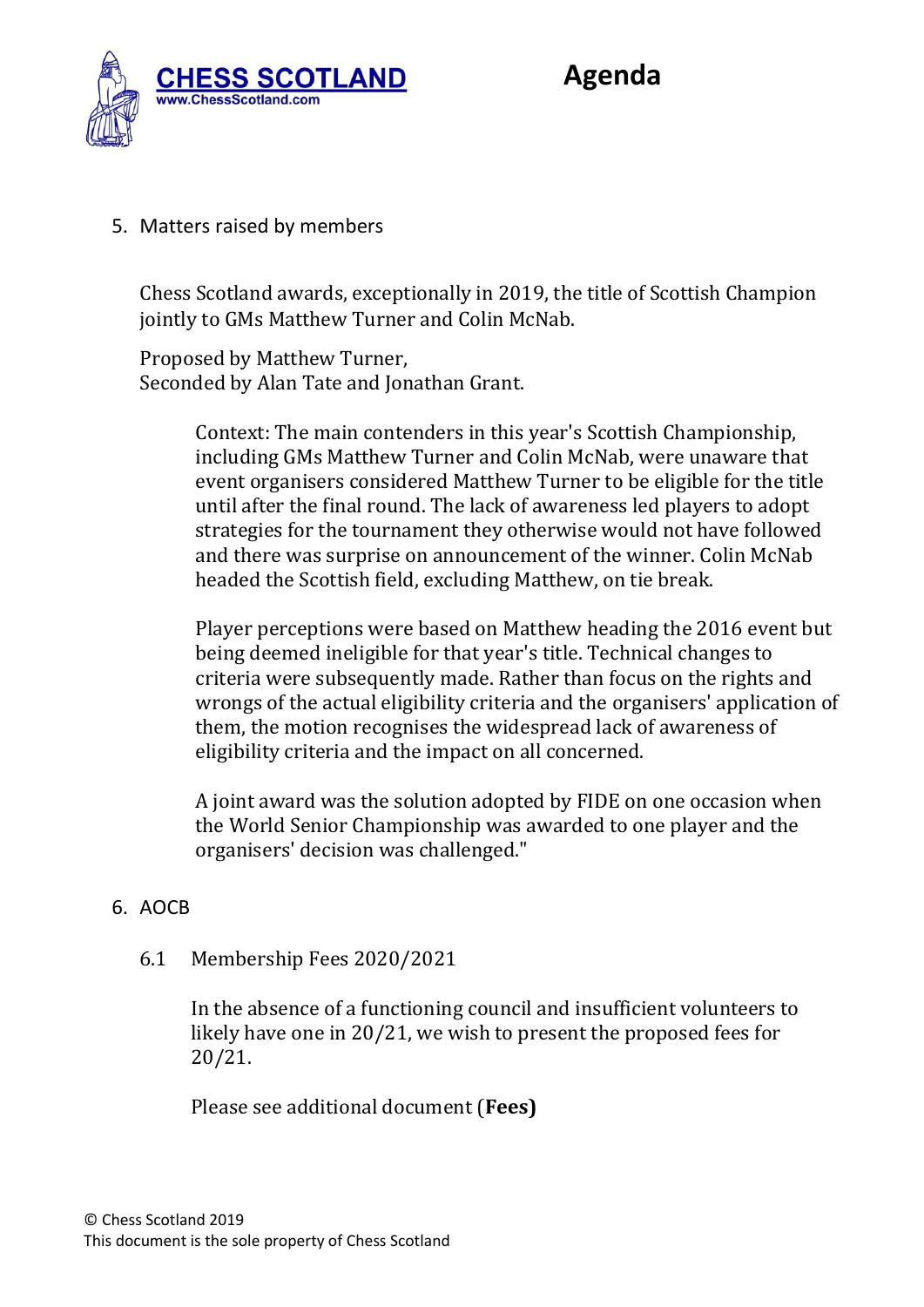

#### 6.2 Statement on Eligibility addition to Constitution

The management of Chess Scotland have convened a small Eligibility Working Party to create a single clear and unambiguous set of Eligibility criteria that will be incorporated into the Chess Scotland Constitution. (see President's report).

Four members have been identified and have agreed to take part. Should a member wish be self-nominated to become a fifth member of this group please indicate to either the President or Executive Director before midnight Saturday October 26th, 2019. If more than one member expresses interest then an election will be held involving on-line voting (by midnight Thursday October 31st) or through direct voting at the AGM on November 2nd.

Note – Constitution changes can only be made by the members at an AGM or SGM and will require a 2/3 voting majority to pass.

6.3 International Director

Andy Burnett is standing down as International Director and Chess Scotland would like to thank Andy for all the time and work he has put into this post over the past few years.

6.4 Statement on Clubs list on website.

Chess Scotland would like to intimate that that all clubs check their details and submit any corrections to Andy Howie, Executive Director. All new submissions and corrections must also include a simple statement authorising publication of the personal data (email, phone number, telephone numbers) in order to satisfy the requirements of GDPR.

No authorisation statement = no publication of details.

6.5 Communications (including Scottish Championship).

During the review of the Scottish Championships by the Investigation Panel a list of communication shortcomings were identified, and possible improvements were recommended.